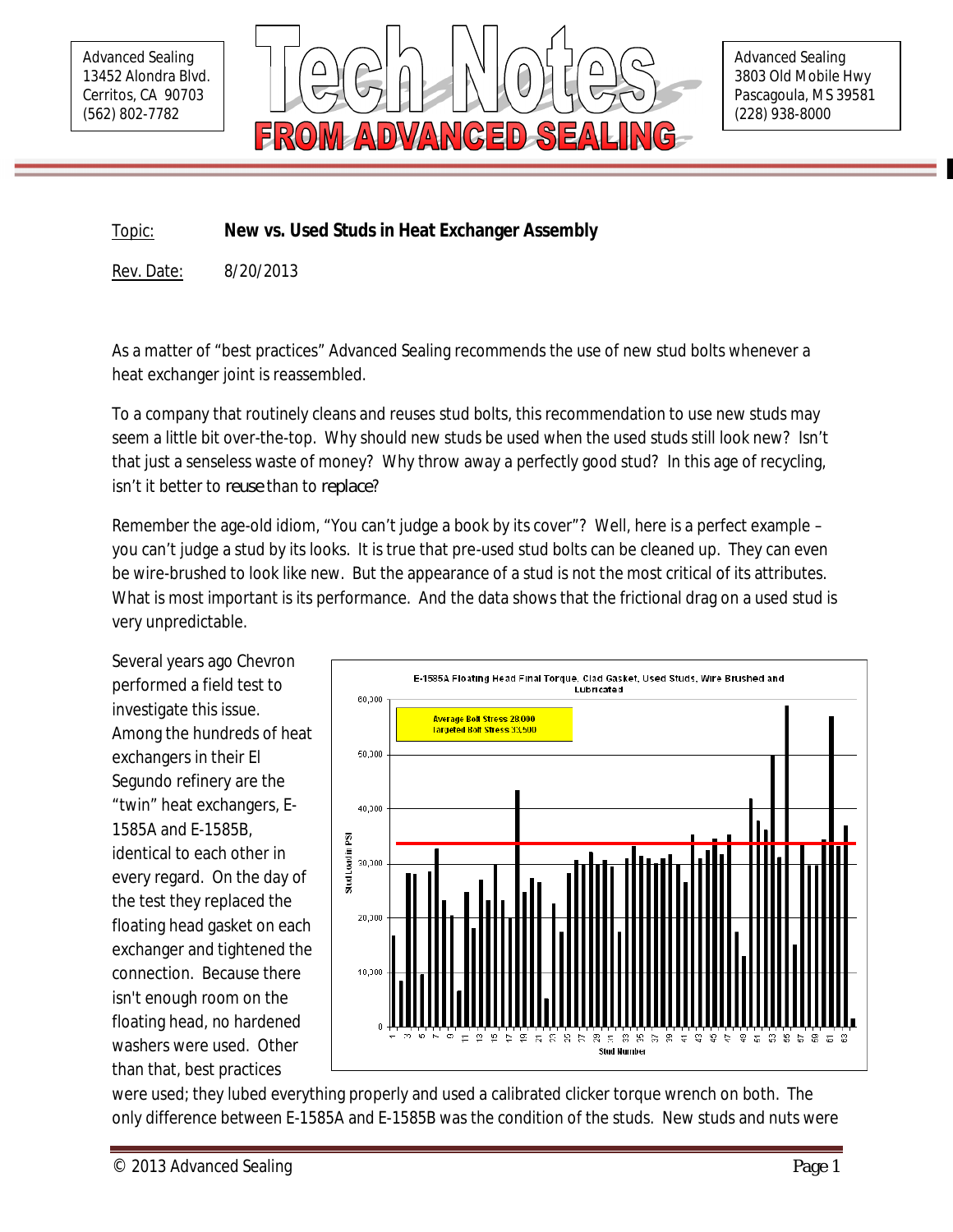used on E-1585B. On the other, E-1585A, they reused the studs after they were cleaned and wirebrushed to "like new" condition. After torquing they measured the actual stud stress - and the results are what you see on the accompanying charts.

The first chart shows the results for the used studs used in E-1585A. The table included on the chart shows that the average stud stress was 28,000-psi, which was 16.4% off from the targeted stress of 33,500-psi. But the "average" stud stress doesn't tell the whole story, as the scatter (the difference from bolt-to-bolt) is as much as 10-to-1! Even though the studs were well cleaned and well lubricated, it was impossible to predict just how much stud load would be generated at a specific torque.



The second chart shows a greatly improved picture. The average stud load is now only 12% off from the desired load. But more importantly, the scatter has been dramatically reduced – most of the stud loads are within 10% to 15% of the average, and the amount of disparity from the lowest to the highest has been reduced by 83%!

Remember that these results were achieved

without the use of hardened washers under the rotating nut. It is very likely that the use of hardened washers to reduce the frictional drag at the flange face would have reduced the scatter even more, and would have boosted the average stud load closer to the projected load. However, even though these results are not "perfect", they are certainly "reasonable".

## Why is this critical?

Chevron has proved through years of research that in addition to using an optimal gasket type, the secret to long-term sealing in heat exchangers depends on how one deals with relaxation in the joint. In order to manage relaxation it is critical to load the gasket to achieve a high seating stress. This needs to be done *reliably* to a high, predetermined value.

So if an engineer determines that a gasket needs 20,000-psi seating stress to give long-term reliability and that 600 ft-lbs torque (for example) is required to achieve that load - he has to be able to depend on the fact that when the studs are torqued to 600 ft-lbs that they will actually generate the bolt stress he